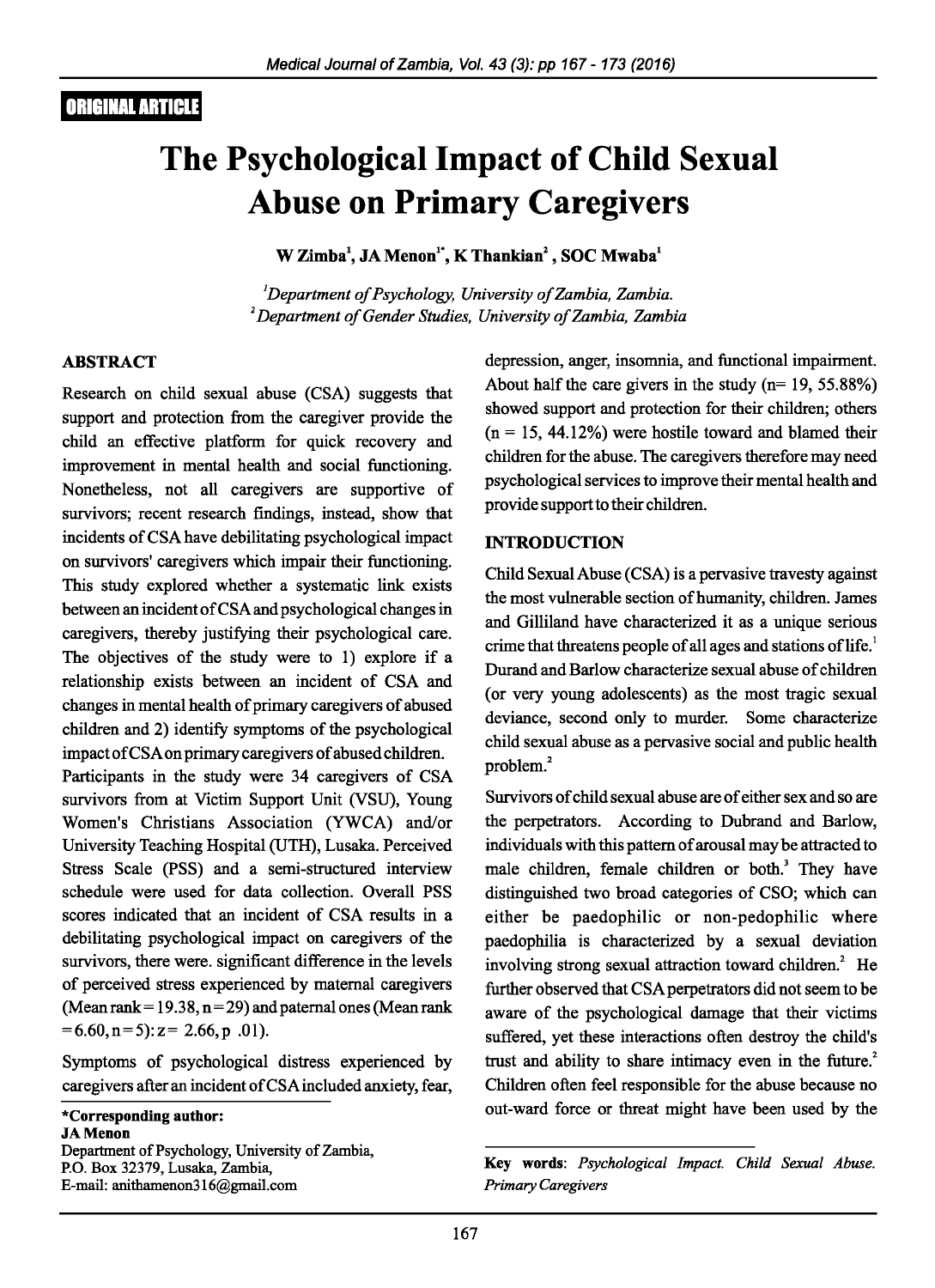adult. Only after the abused children grow-up are they able to understand that they were powerless to protect themselves and not responsible for what was done to them.2 To reinforce this self attribution, the child might have been convinced by the perpetrator and even by those who should have been providing protection that the child itself was the cause.<sup>4</sup>

Al-Mahroos *et al* explained that professional and public concerns about CSA are justified by its serious short and long term consequences.<sup>2</sup> James and Gilliland asserted that the devastating impacts of CSA on physical, mental and psycho-logical well-being of children and future adults adversely affect the individual, the family and society.<sup>1</sup> It was thus observed that this problem holds profound implications for mental health and well-being of a very large proportion of all people. 4 Survivors of rape and sexual abuse are said to often experience prolonged trauma symptoms which are difficult for them to transcend and are challenging for the caregivers who seek to help them.<sup>1,4</sup> A South African study suggests that it can also affect their school functioning, emotional reactions to the abuse were found to have interfered with their ability to concentrate in class, as their minds were preoccupied with thoughts about their experience. *<sup>5</sup>*

Psychosocial services and other remedies to address concerns and effects ofCSA largely depend on disclosure of the vice and how well it is managed.<sup>1</sup> For one thing; there is evidence that lack of maternal support at the time of disclosure leads to increased symptoms in the child such as disturbed school performance.<sup>4,5</sup> The response by care-givers and professionals seem to affect disclosure and could be responsible for recantation.<sup>6</sup> On the other hand, maternal responses that convey protection and support have been found to be associated with survivors' improved mental health and social functioning.<sup>6</sup> Thus, the support of a non-offending caregiver seems essential to improve the child's chances of recovery and to forestall prolonged psychopathological effects. 7

Heriot identified certain factors as being closely associated with the attitude taken by the non-offending caregiver following the disclosure of child sexual abuse.<sup>8</sup> Among the key ones was the extent of the relationship of the perpetrator to the non-offending caregiver. The issue of relatedness between the care-giver and the perpetrator

appears particularly fundamental to the attitude that the non-offending guardian takes. For example, mothers were found to very likely protect the child if their feelings toward the perpetrator were negative or the perpetrator was not their partner.<sup>8</sup> To that effect, Bolen and Lamb hypothesize that ambivalence in support reflects the confluence between the non-offending guardian's valence toward the child and perpetrator.<sup>7</sup>

When the child discloses sexual abuse, the parent's reaction seems to influence continued disclosure, openness to legal investigation, and willingness to engage in therapy.<sup>4</sup> Thus, primary caregivers seem to have significant influence in the survivor's recovery and family health.<sup>9,10,</sup> Sadly, caregivers suffer a lot of their own losses when it gets known that an incident of CSA has occurred.<sup>7,8,12</sup> In this vein, guardian's failure to support the child during the disclosure process seems to arise from impairment symptomatic of his/her mental ill-health.<sup>10</sup> For example, mother's clinical level of psychological distress seems to interfere with her ability to optimally respond to the sexually abused child's needs.<sup>9</sup>

Hellersted in a study of 99 non-offending African American mothers of sexually abused children aged 4 to 12 years, found that 38 were un-supportive of their children.<sup>13</sup> He reported that reported high levels of persistent distress in mothers and their children, maternal distress was also strongly associated with mother's assessments of child functioning and was less strongly associated with the children's own assessment of their status.<sup>13</sup>

Although mothers are often seen as playing a central role in facilitating the recovery of a sexually abused child, there has been little focus on their own needs and profiles.<sup>9</sup> Mothers of sexually abused children are frequently overlooked and marginalized by the child welfare system in the formulation of security and treatment plans targeted at the child.<sup>12,6</sup> According to Manion *et al*, such findings underscored the need to expand the focus of child sexual abuse beyond the child survivors to the traumatized families and to treat all close family members to be vulnerable to experiencing adjustment difficulties following an incident of child sexual abuse. 14 The overall significance of these findings seems to suggest that comprehensive intervention with the family might be an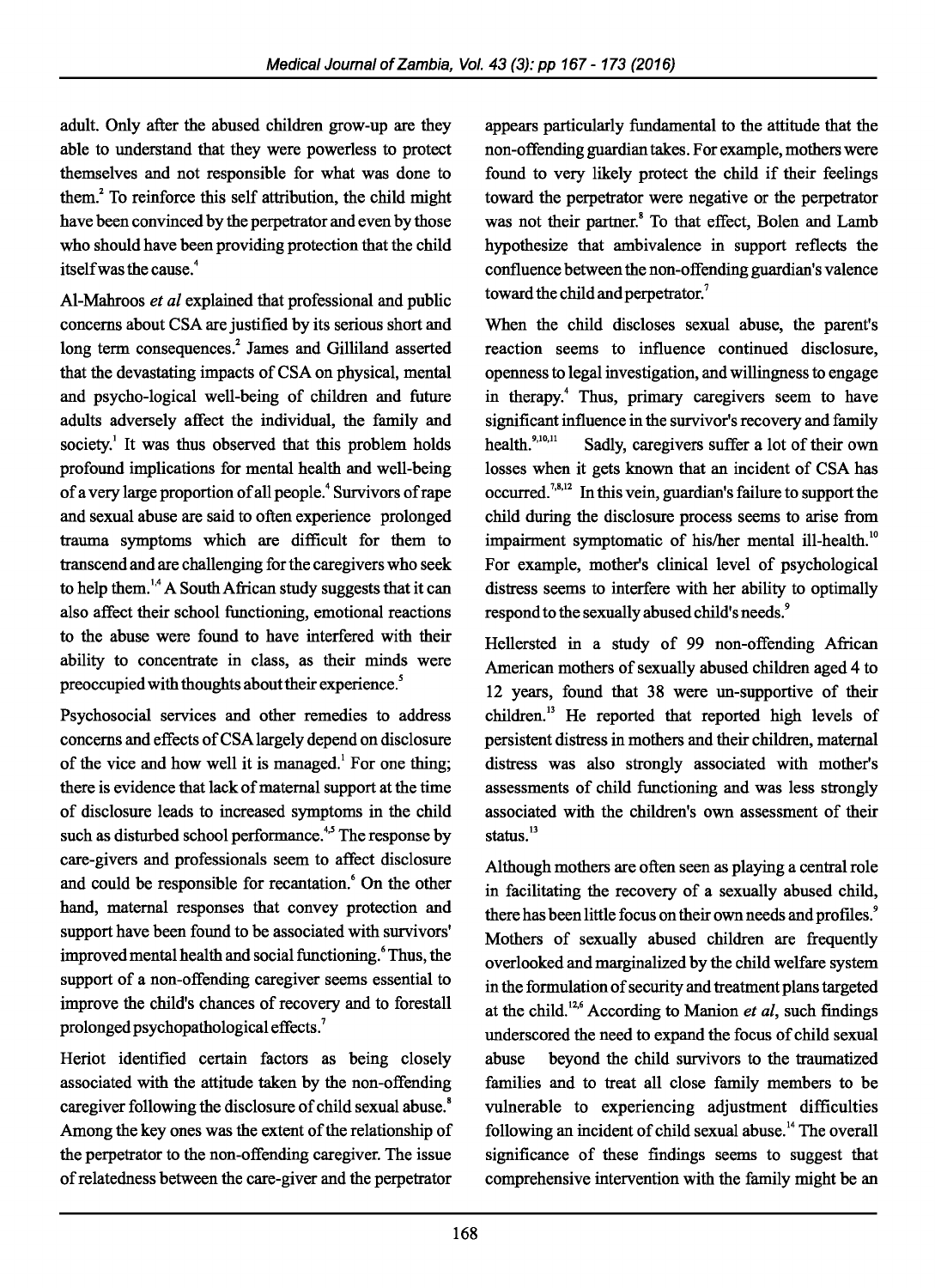efficient route to child recovery after disclosure of sexual abuse.<sup>13</sup> This hypothesis suggesting that an incident of CSA has a debilitating psychological impact on survivors' primary caregivers that impair their parental functioning implies that, to enhance their supportive functioning, they deserve psychological care.<sup>15</sup> To subscribe to such a justification, authorities would need to be informed by empirical evidence.

The objectives of this study were to explore if a relationship exists between an incident of CSA and stress in primary caregivers of abused children. It further looked at identifying symptoms of the psychological impact ofCSA on primary caregivers.

## **METHODOLOGY**

Thirty-four  $(n = 34)$  primary caregivers of sexually abused children were recruited from University Teaching Hospital (UTH) and Young Women's Christian's Association (YWCA) Lusaka. Convenience sampling was used to select participants from among those who reported incidents ofCSA to any one of the above centers. The inclusion criteria was that disclosure of the incident should have happened in no longer than previous one month. It was expected that within this time frame, the primary caregivers would still be dealing with psychological effects; otherwise any longer time period would permit majority of the respondents to have dealt with the initial shock and trauma and levels of perceived psychological changes would have been ameliorated by personal coping resources and the evidence would have been lost.<sup>15,16</sup>

Perceived Stress Scale (PSS) and a semi-structured interview schedule were the instruments of data collection. Perceived Stressed scale, developed by Cohen, Kamarck & Mermelstein measures the degree to which situations in one's life are appraised as stressful.<sup>16</sup> The Scale's items are designed to tap how unpredictable, uncontrollable and overloaded respondents find their lives to be. In this study, an incident of child sexual abuse was assumed to be an event that elicits depressive symptoms which Cohen et al listed among those responsible for eliciting distress tapped by Perceived stress Scale.<sup>16</sup> High external validity of the Scale has been reported by Cohen *et al* when measuring stress levels in stressful situations.<sup>16</sup> The scale has a history of successful use in Zambia to measure stress by previous researchers.<sup>17</sup>

The participants' interpretation of the items of the interview schedule hardly varied. The questions were, thus, judged to be sufficiently unambiguous to all the groups. Strangely, market women and those at the health centre showed some unease with delving into details of sexual acts and naming private parts. As it was administered orally to them, change to indirect reference to both sexual acts and private parts yielded comparable results. Thus, the pilot interviews underscored the need for caution in how the questions needed to be phrased and handled.

PSS was self-administered and yielded quantitative data representing participants' perceived stress. Ten items constitute the PSS. The individual participant's scores are summed up to yield individual total scores. The total scores are then referenced to norm table of data recommended by the authors of the Scale to be the approximate stress levels of those persons not facing distress eliciting incidents such as incidents of CSA. The reference data was analyzed by sex and age. If, in the event that an individual score for a primary caregiver was found to be above or below the reference means relevant to his/her gender, age it would be interpreted as being either above or below that mean. If one's score is found to be above the relevant mean, it would be interpreted that s/he is distressed. If equal to or below the mean, the participant would be interpreted as experiencing normal mental health. In other words, the PSS measured how significantly levels of distress in the participants changed from the norm following the incident of CSA. Mann-Whitney U Test was applied to measure differences between the perceived stress experienced by male and female participants. Semi-structured interviews yielded qualitative data, mainly recorded narratives. Thematic analyses involving transcription and identification of themes were applied on the narratives. Of interest to the Study were both verbal and emotional expressions which were analyzed for symptoms of the mental well-being: anger, anxiety, grief, depression, denial, disappointment etc.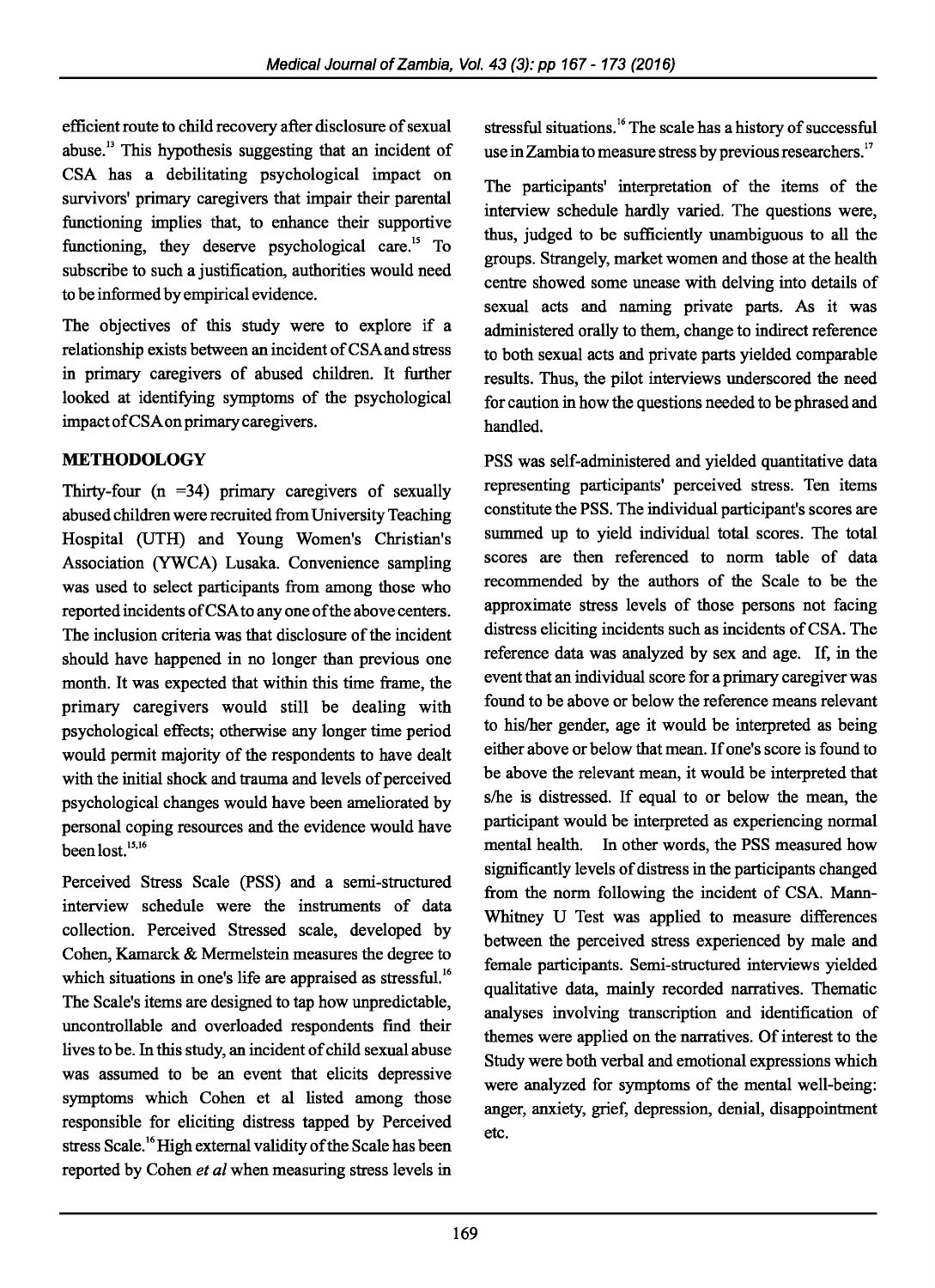#### **RESULTS**

The study had a sample size of 34primary caregivers of sexually abused children recruited from YWCA ( $n = 6$ , 17.65%) and UTH Pediatric Centre of Excellence ( $n = 28$ , 85.35%).It comprised mothers (n= 22, 64.70%), fathers  $(n= 3, 8.82\%)$ , grandmothers  $(n= 3, 8.82\%)$ , stepmothers  $(n=2, 5.88\%)$ , aunts (n= 2, 5.88%), a cousin (n= 1, 2.94%) and a brother-in-law  $(n=1, 2.94\%)$ . On the whole, there were more female primary caregivers (n= 29, 85.29%) than male ones ( $n= 5$ , 14.71%). The caregivers' mean age was 37 years (SD: 8.8, Range: 25- 55 years). Participants

were a combination of married (n=26, 76.47%), widowed  $(n= 4, 11.76\%)$ , divorced  $(n= 2, 5.88\%)$  and single  $(n= 2, 11.76\%)$ 5.88%) primary caregivers. PSS scores showed higher levels of stress experienced by caregivers of survivors of CSA than the norm group. Statistically significant differences in scores of maternal versus paternal primary caregivers were found (Table 1), maternal primary caregivers reported higher levels of stress than paternal primary caregivers.

## *Tablel: Variations in PSS Scores between male and female participants*

| <b>PSS Questions</b>                                                                                                   |          |       | <b>Mean Ranks</b> |  |
|------------------------------------------------------------------------------------------------------------------------|----------|-------|-------------------|--|
|                                                                                                                        | Z        | Male  | Female            |  |
| In the last month, how often have you<br>been upset because of something that<br>happened unexpectedly?                | 1.47     | 12.20 | 18.41             |  |
| In the last month, how often have you<br>felt that you were unable to control the<br>important things in your life?    | $2.68**$ | 7.20  | 19.28             |  |
| In the last month, how often have you<br>felt nervous and stressed?                                                    | $2.02*$  | 10.30 | 18.74             |  |
| In the last month, how often have you<br>felt confident about your ability to<br>handle your personal problems?        | 2.42     | 8.00  | 19.14             |  |
| In the last month, how often have you<br>felt that things were going away?                                             | 1.52     | 11.60 | 18.52             |  |
| In the last month, how often have you<br>found that you could not cope with all<br>things that you had to do?          | 2.22     | 9.10  | 18.95             |  |
| In the last month, how often have you<br>been able to control irritations in your<br>life?                             | .28      | 16.40 | 17.69             |  |
| In the last month, how often have you<br>felt that you were on top of things?                                          | 1.84     | 10.40 | 18.74             |  |
| In the last month, how often have you<br>been angered because of things that<br>were outside of your control?          | .60      | 15.20 | 17.90             |  |
| In the last month, how often have you<br>felt difficulties were piling up so high<br>that you could not overcome them? | 2.93     | 6.30  | 19.43             |  |
| <b>PSS Overall</b>                                                                                                     | 2.66     | 32    | 35                |  |

 $* = P .5$ ,  $* = P .01$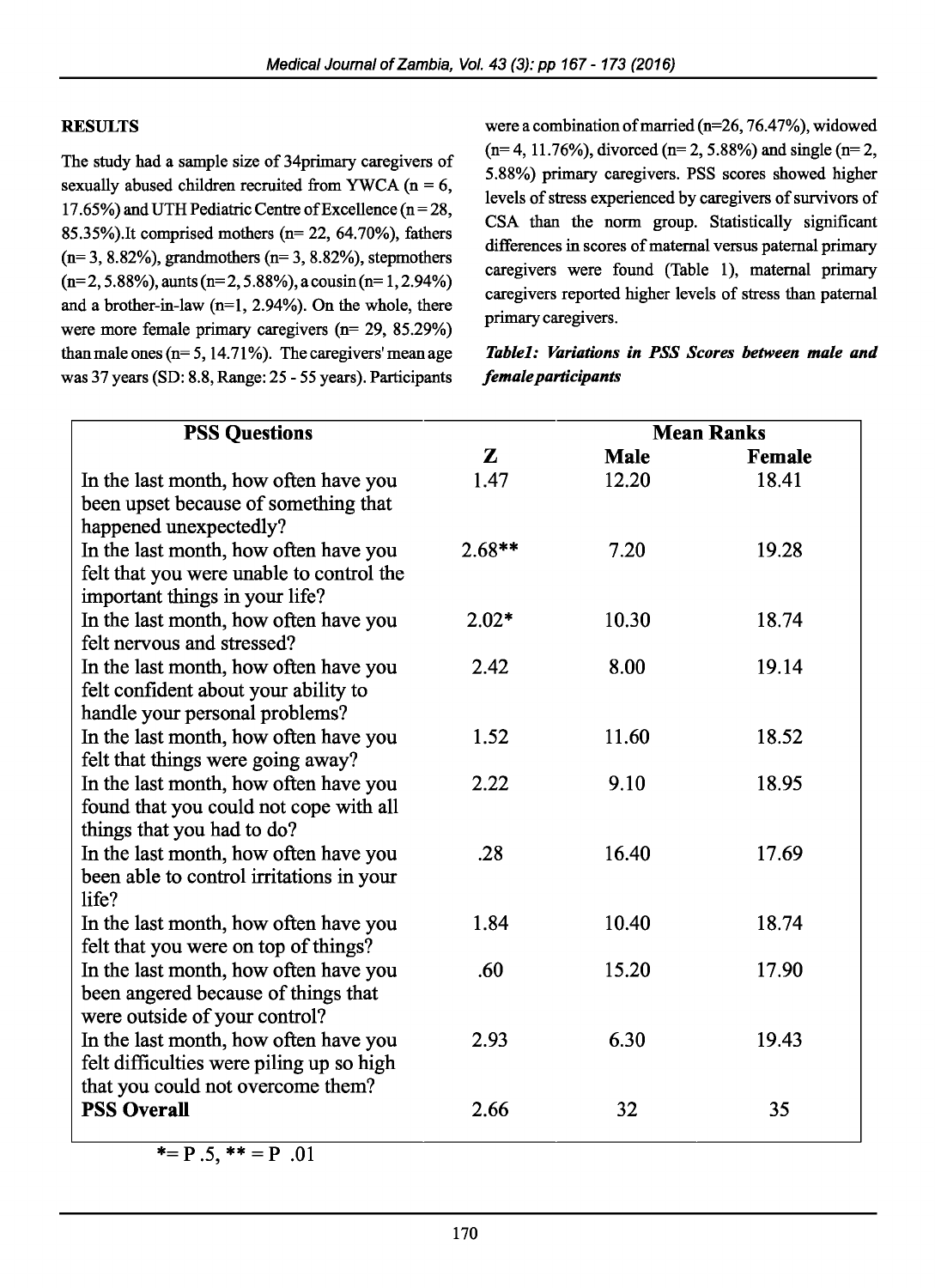From the narratives of the participants, it was evident that they experienced some deep emotions arising from the incident of CSA of their children. They expressed anger, deep sadness, anxiety, helplessness, frustrations, functional impairment and sometimes shame. In some cases, many of these emotions were expressed in the same breath by the same participant. One participant, for example, reported feeling worse than if she had been nursing a terminally ill child orrelative. She felt angry and helpless.

> *''At least one would know what to expect from an illness. In this case, we don't know what to do andwherewe'regoing, "she cried.*

*Depression and sleep disturbance:* Others reported depression and sleep disturbance following the disclosure ofCSA.

> *''Being a widow, can you imagine what I'm going through? This girl should have been kind to me. I go through a lot to take care of these children. And here she's, misbehaving as if she's rich! Dol sleep! No!" cried one female participant.*

> *''I feel cursed. Divorced and now my first born daughter is defiled! What should I live for?" cried another participant.*

*Functional Impairment:* In addition, some caregivers reported to be functionally impaired to perform selfdirected behaviors. Two participants expressed emotions symptomatic of this dimension. One participant reported that her husband had to be given free days-off from work by his employers to deal with the incident; she narrated that he had been unable to concentrate at his functions at work.

Another participant not only expressed deep sadness, depression and insomnia but also loss of concern for marriage as a wife and her job as a teacher.

## *"I've stopped reporting for work. I considered leaving this man (her husband)," she said.*

*Fear and Anxiety:* Many participants also expressed deep anxiety, fearing that their child might have been infected with HIY. Six such participants were typical of those who expressed this emotion.

*''I fear that my daughter might have been infected with HIV. I have always wanted the best for my children; that's why I send them to private schools. Now this!" cried a paternal participant.* 

*"The most disturbing fear I've is for HIV. I've worked so hard to be HIV negative because I don't want my children to be infected through me. She can come and get the problem herself, not through me. Now this devil! I really pray she's not infected," said one participant.* 

*Anger:* Other participants said they felt angry with the incident because it distracted them from more pressing concerns of seeking livelihood for their families. These wanted the matters resolved quickly so that they could press on with their lives. Twelve such participants expressed anger with their children.

> *"This child does not listen to me and does not care about what we are going through, my suffering. This situation will exacerbate our bad economic situation; my widowhood and again this problem!" cried one participant.*

> *''I'm a poor divorcee. None of my children go to school now nor do they have proper clothes. This girl is irresponsible, a bad girl!" complained a participant whose daughter got impregnated.*

> *"This case has disturbed my business because I'm in constant fear that every opportunity she has, she'll go away to flirt, "said one participant.*

*Disappointment and Frustration:* Other participants emphasized the dreams they had in their children prior to the disclosure of CSA. They felt disappointed and angry fearing that the effects of CSA on their children would threaten the achievement of these dreams. Six such caregivers reported planning to invest or were already investing in the education of their children.

> *''I don't want her school to be disturbed. She's an intelligent girl, you know. I'd a lot of faith that she'd make it in life. Look at what she's chosen to do!" said one participant.*

> *''I feel so angry! I'd wanted to give her the foture I never had. Her father doesn't want us to have many children so that we can provide the best*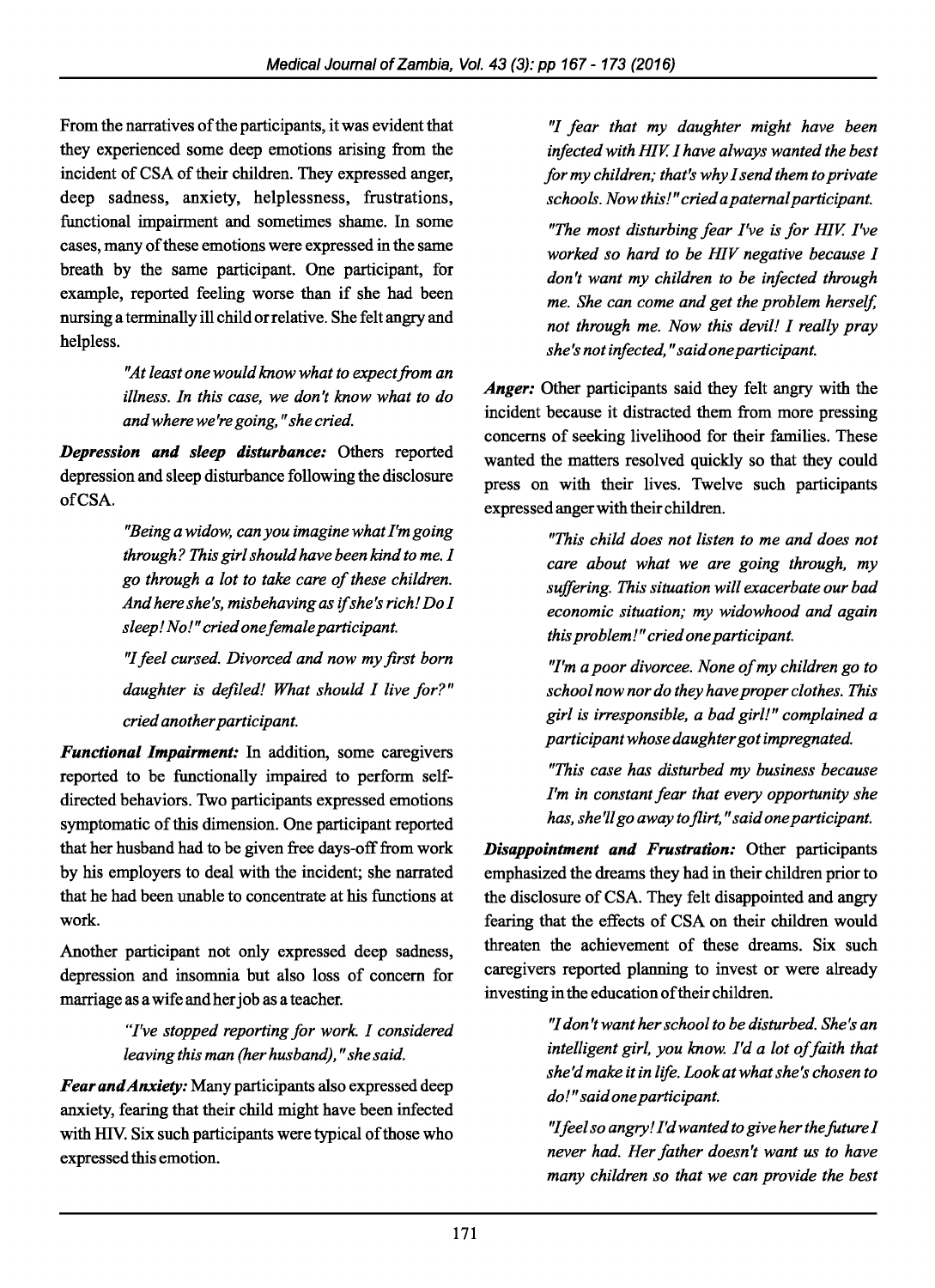*education for the two we have,* " *reported another participant.* 

*Stigma and Shame:* Other caregivers expressed shame because of the incident. Four such caregivers felt stigmatized by the incident ofCSA.

> *"She's shameful! It's shameful to the neighbors, that my daughter's done this sort of thing!" said one male participant.*

> *"This girl's behavior has caused people to pass scorn on us; people are laughing at us,* " *complained a female participant.*

> *''I'm embarrassed in the neighborhood. This girl, is this the way to thank me?" complained a stepmother.*

## DISCUSSION

These fmdings of the current study suggest that CSAhas a debilitating psychological impact on survivors' primary caregivers. This result is consistent with past research findings which also linked incidents of CSA to elevated levels of social distress in caregivers.  $12,14,18,11$  The symptomatology of the psychological impact of CSA on the caregiver, including anger, anxiety, depression, guilty, insomnia, and functional impairment are shared with those of anxiety and depressed mood episodes. This finding is consistent with those of previous studies which implicated CSA in depressed mood and anxiety.<sup>12,14,15</sup>

Participants in this study recounted varying symptoms of psychological impact of CSA that they had experienced. Notable among them were depression and sleep disturbance, functional impairment, fear and anxiety, anger and wish for revenge, disappointment and frustration, and shame and stigma. In other words, incidents of child sexual abuse gave rise to emotional symptoms reminiscent of mood and anxiety disorders.<sup>19,3</sup> The results of this study are widely consistent with findings of other previous researchers.<sup>15,12,14</sup> Mayekiso and Mbokazi who found that most prevalent symptoms of maternal psychopathology in the aftermath of an incident of CSA were found to be internalizing behavioral problems including anger, anxiety, guilt, depression, insomnia, headache and fatigue.<sup>15</sup> In general, other studies found that primary caregivers of survivors ofCSA

faced a higher risk than those of comparison group to score in the clinically distressed range.<sup>12,14</sup>

The practical implication of these findings is that to improve their mental health and strengthen their parental functioning, caregivers of abused children require psychological services that, hitherto, have tended to be reserved for their children. The nature of psychological services that would be appropriate and efficacious is beyond the scope of this study and is one important area for future research.

## **REFERENCES**

- 1. James, R. K. & B. E. Gilliland.Crisis *Intervention Strategies,* 2001; Belmont, Brooks/Cole.
- 2. Al-Mahroos, F. T., E. A. Al-Amer, A. A. Al-Saddadi, & F. J. Al-Nasheet. Child sexual offenders' characteristics: A retrospective ten years study from Bah-rain. *Bahrain Medical Bulletin,* 2011; 33 (3), 1- 10.
- 3. Durand, V. M. & D. H. Barlow. *Essentials of Abnormal, Psychology.* 2006; Belmont, Thomson Wadworth.
- 4. Cosentino, C.E. & M. Collins. Sexual abuse of children: Prevalence, effects, and treatment. *Annals of the New York Academy of Sciences,* 1996; 789, 45- 65.
- 5. Phasha, T. N. The School functioning of individuals with childhood of experi-ences of sexual abuse: results and implications of South Africa study. *Journal of Psychology in Africa,* 2007; 17 (1 & 2), 57 -65.
- 6. Lovett B. B. Child sexual abuse disclosure: Maternal response and other variables impacting the victims. *Child and Adolescent Social Work Journal,* 2004; 2 (4), 355-371.
- 7. Bolen, R. M. & J. L. Lamb. Ambivalence of non offending guardian after child sexual *abuse.Journal of Interpersonal Violence,* 2004; 19 (2), 185 - 211
- 8. Heriot, J. Maternal protectiveness following the disclosure of interfamilial child sexual *abuse.Journal of Interpersonal Violence,* 1996; 11 (2), 181-194.
- 9. Hebert, M., I. Daigeault, D. Collin Vezino, & C. Mireille. Factors linked to distress in mothers of children disclosing sexual abuse. *Journal of Nervous*